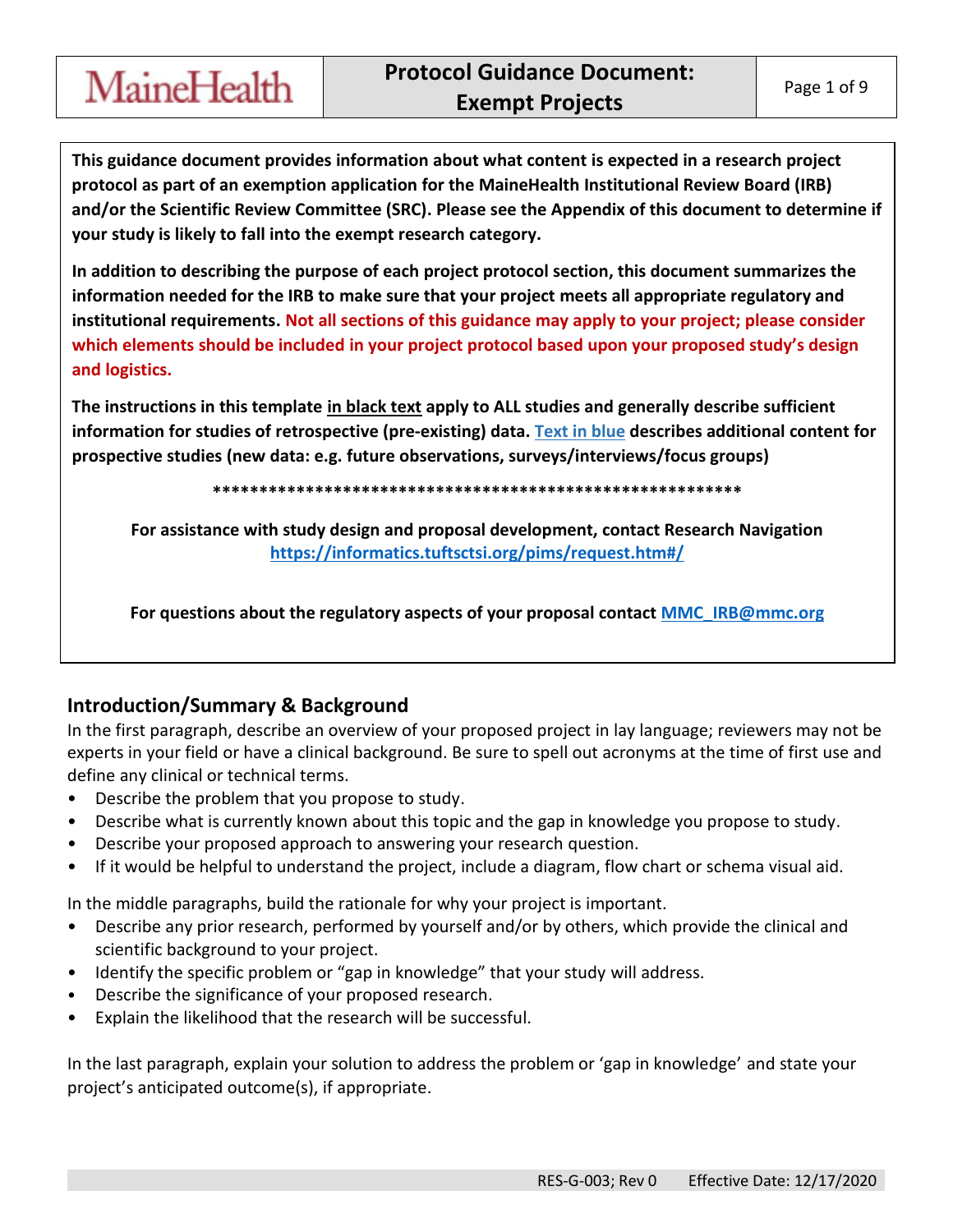## **Hypothesis/Research Question & Specific Aim Statement(s)**

Briefly describe in one to two sentences the idea or proposed explanation that you plan to test through study and experimentation (hypothesis). Define how you will test your hypothesis or address your research question (Specific Aims). You may have more than one specific aim statement but typically should have no more than three. Each specific aim statement may be followed by a brief summary of your strategy or approach to achieve that aim.

### **Methods**

Provide information about study methodology and logistics in sufficient detail to permit regulatory review (and/or scientific review) and to demonstrate project feasibility. Typical subsections are described separately below.

#### **Study Design**

**MaineHealth** 

State the overall design of your study (e.g., retrospective, prospective, observational, randomized, cohort, pilot, etc.) and briefly summarize your approach (study population, data collection strategy, data analysis).

#### **Study Population**

Describe your proposed study population in detail. The IRB may require supplemental documents with your submission depending on the design of your study and the vulnerability of your population - see IRB Exempt Initial Application Submission Checklist located under Forms and Templates in IRBNet.

- Define and describe your study population including their clinical and demographic characteristics and their origin (specific hospital, clinic(s), medical record, listserve, etc). For retrospective studies, include the time period over which you will collect data. Provide the number of subjects that you will include in your study, and support this number with patient flow estimates and/or power analysis, as appropriate. For a retrospective chart review, indicate the maximum number or records you anticipate reviewing for the study.
- Provide the specific inclusion and exclusion criteria that define your study population. For example:
	- o Inclusion criteria: Age 18 or greater, clinical diagnosis, etc.

o Exclusion criteria: Specific comorbidities, adults with impaired decision making capacity, abnormal lab values, etc.

**For Prospective Studies,** provide detailed information regarding your recruitment plan. Describe logistics and any potential ethical issues.

#### **Recruitment**

Describe how potential subjects will be identified, for example from a list of investigator or clinician patients, a referrals process, flyers, web recruitment, and/or emails; include any recruitment materials with your IRB application.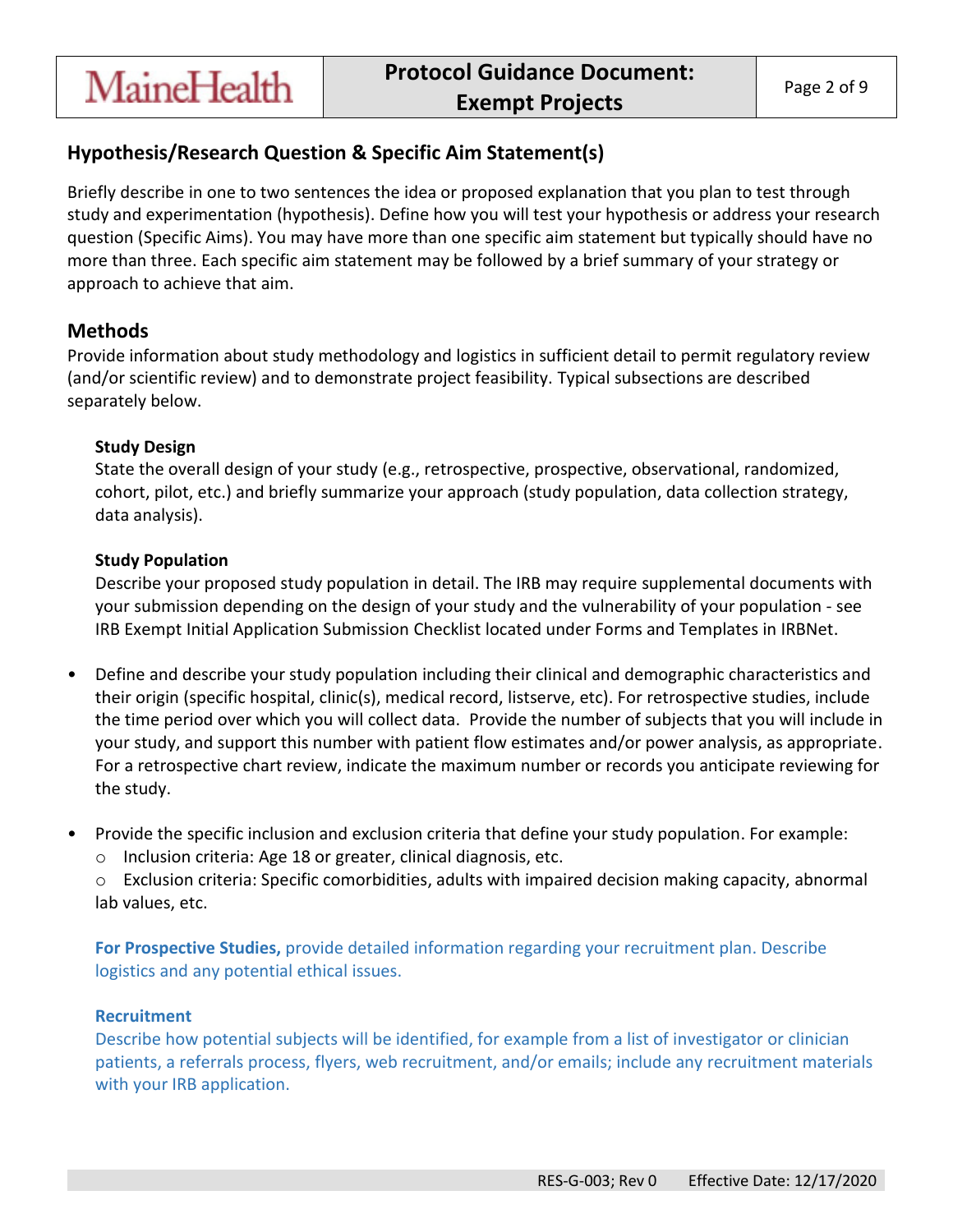

#### **Participant permissions**

An informed consent process is not required for prospective studies that qualify for exemption e.g. surveys, focus groups, and semi-structured interviews**)**. Instead, subjects must be provided with a "Participant Information Sheet" or equivalent information in a recruitment email and/or survey preamble. If your study population requires non-English speaking people, translation of the study information sheet is necessary. Describe how information will be translated and by whom.

This information sheet should include:

- The title of the study.
- The purpose of the study.
- Statement: "You are being asked to participate in research."
- **Statement that participation is voluntary (e.g., participants can choose not to answer any questions** and can stop participation at any time).
- **Description of the procedures to be performed and the amount of the participant's time the study** will take up. If applicable, differentiate research from standard clinical/educational activities.
- Description of any compensation or incentives, if offered.
- **Description of any potential or perceived risks/discomforts and benefits. For example, a statement** describing the extent to which confidentiality of records identifying the subjects will be maintained.
- **If the research involves subject deception, a statement that subjects will be unaware of, or misled,** regarding the nature or purposes of the research.
- **The Principal Investigator's name and contact information.**
- **Statement: "For questions about your rights as a research participant, please contact MaineHealth's** Institutional Review Board (the group of people who review the research to protect your rights) at [MMC\\_IRB@mmc.org](mailto:MMC_IRB@mmc.org) or (207)661-4474."

#### **Study Procedures**

Provide a detailed description of all study-specific activities. For retrospective studies this may be limited to data collection and analysis (see sections below). Describe the location where study activities will be performed, and who will perform them (do not include specific names, but provide roles instead, e.g. Principal Investigator, Resident, Research Assistant, etc.). Include the planned duration/time-frame for all study activities.

**For Prospective studies ONLY,** also provide a detailed description of all study-specific activities. Describe all study procedures, number of sessions/visits, time for each session/visit, and total study duration (e.g., 6 months, 2 years, etc.), and including any follow up plan. Reference by name the surveys/questionnaires, interview guide and/or focus group script that you will upload in your IRB submission with other project documents. In addition to activity descriptions, consider including a grid that outlines the required activities for each time point/visit in the study.

#### • **Surveys/Questionnaires**

 $\circ$  Describe the source of this survey; is it a published, validated survey or was it developed in house? For validated surveys, provide a reference; for in-house surveys, describe your development and testing process. Include information about how long the survey will take to complete.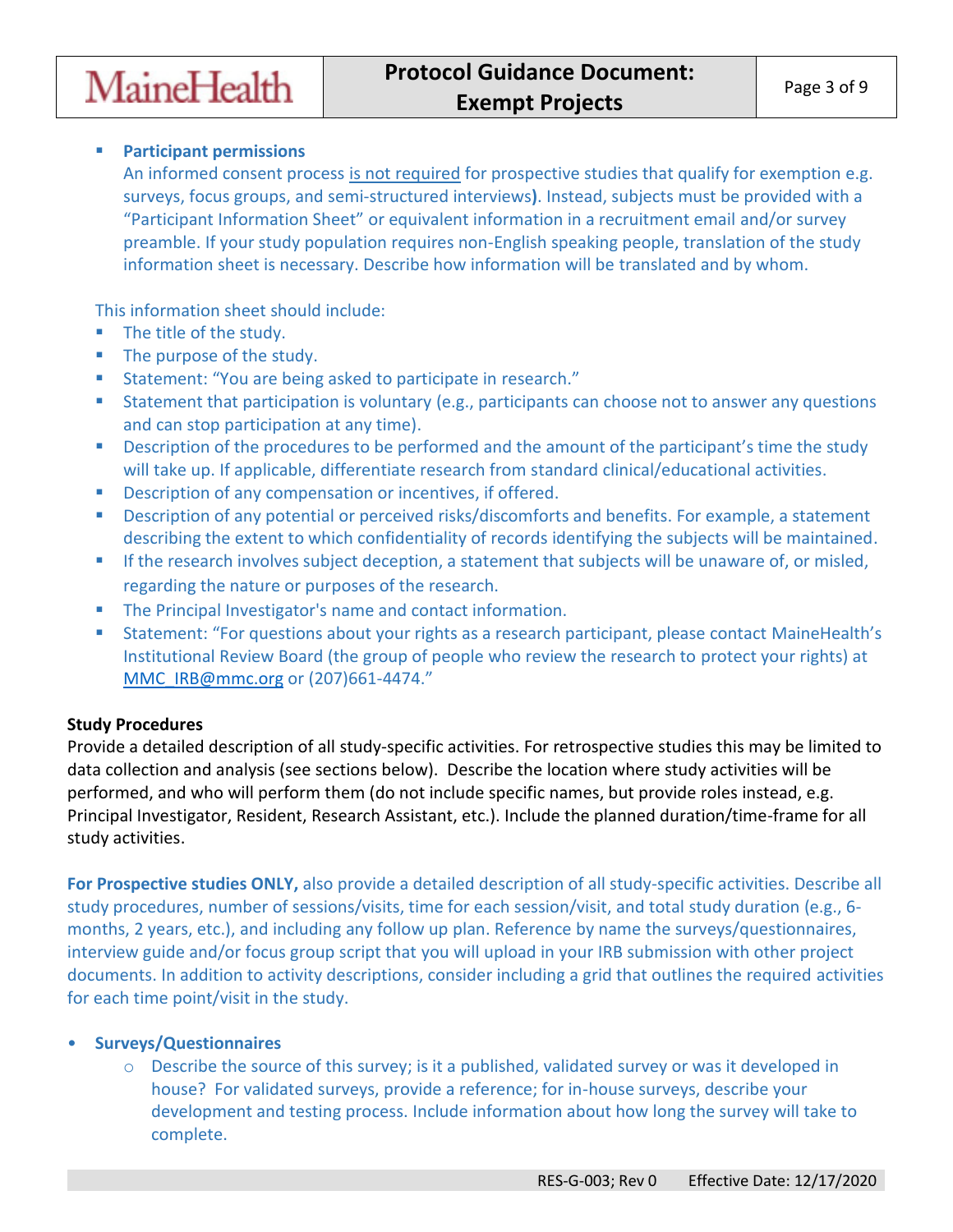- $\circ$  Each survey should include a preamble that summarizes the information presented in the participant information sheet (see above).
- o Describe in detail the logistics for survey distribution and management. Will this be a paper or electronic survey? How will you introduce the study to potential participants? If mailing or emailing surveys to subjects please attach a file giving the text of the accompanying letter/email. Also, include your plan for following up with non-responders; e.g., potential participants will be sent two reminders, each two weeks apart, after which the survey will be closed.
- **Semi-Structured Interviews**

**MaineHealth** 

- o Include a copy of your interview guide or script with your application.
- o Describe in detail who will conduct the interviews, where they will be held, how long they will last, and how data will be collected (e.g. notes, audio/video recordings).
- **Focus Groups** 
	- o Include a copy of your focus group script with your application.
	- $\circ$  Describe in detail who will facilitate the group, where the sessions will be held, how long they will last, how data will be collected (e.g. notes, audio/video recordings)**,** how many focus group session you will hold, and the anticipated number and type of participants at each.

## **Data Collection, Management, and Analysis**

#### **Data collection**

- This section describes the data that you will collect in order to complete your study. For quantitative data, provide a tabulated list of all variables, preferably in a separate file (e.g., Excel file, REDCap PDF, Word document etc.). In this Table, use additional columns/annotation to:
	- o Distinguish between data collected as part of usual care and data collected for research purposes, as appropriate.
	- $\circ$  Specify whether each variable will be collected manually or electronically.
	- $\circ$  Identify data fields with protected health information (PHI) health information linked with HIPAA-defined identifying elements (e.g., name, DOB, Medical Record Number ) Please see MaineHealth 2018 Common Rule HRPP SOPs document in IRBNet for a complete list of the 18 HIPAA-defined identifying elements that you will collect initially for screening/recruitment/dataset assembly but will deleted at a later time to create a database that includes only coded data.
	- $\circ$  If your database is not de-identified explain which identifier(s) will be retained and why it/they will be retained.
- If your study is retrospective, describe where data are currently housed. Will data be extracted from the medical record? An existing database or registry?
- Describe in detail the logistics for each data collection process used. Identify persons (by role) who will be accessing and/or extracting data (investigator, Enterprise Reporting, honest broker, other). Do these personnel already have access to the information as part of their daily work?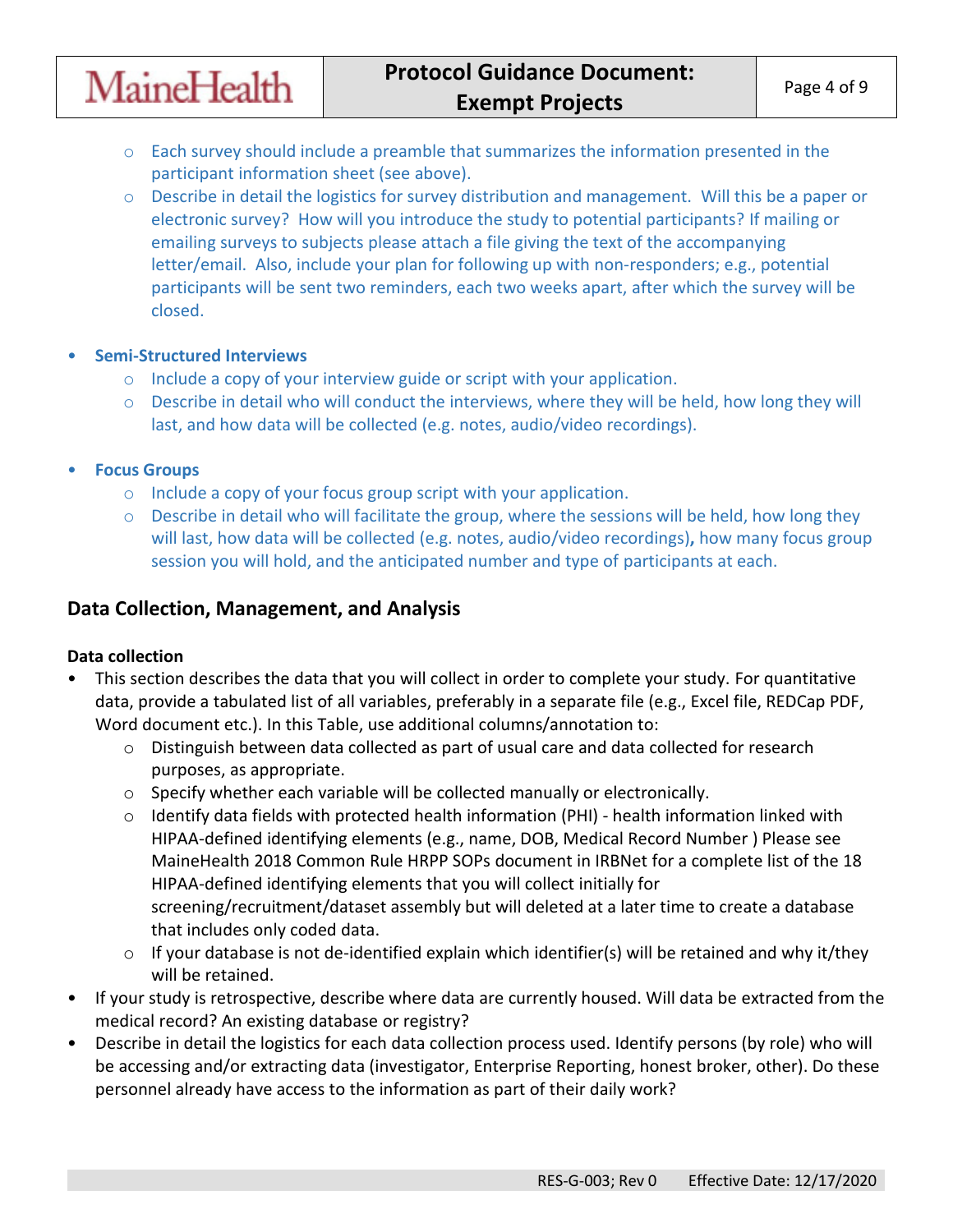## **MaineHealth**

#### **Data management**

This section describes your plan for data security and safety, so that privacy and confidentiality are protected. Describe in detail the procedures that will be used to maintain anonymity or confidentiality during collection of information/biospecimens, entry of study data, and long-term data storage.

#### *Definitions:*

- *a. Coded data are those fields represented by either derivatives of, or substitutes for, "raw" identifiable data. For example, age may be derived from date of birth and study ID# may be substituted for MRN/name.*
- *b. De-identified data are data that cannot be traced back to an individual because all links to the source identifiers have been destroyed; it is no longer possible to re-identify a study subject using these data.*
- *c. A Master List (sometimes referred to as a Key) is a separate database that links, often temporarily, study ID#s used in the Research Database with their associated identifiers (MRN, names, date of birth, service dates etc.). A Master List is often needed if additional chart review is required to complete a dataset and/or if coded data must be created before their addition to the Research Database; the Research Database will never include these identifiers, only coded data.*
- *d. Deleting a Master List converts coded data to de-identified data (assuming that the study data contains no HIPAA identifiers).*
- Describe your use of a separate Master List database to link, temporarily, personal identifiers with data collected in the Research Database. To create coded data from source data within the Master List, names and medical record numbers are replaced by a unique study number, service dates are expressed as time (e.g. time from admission, time from first encounter etc.), and dates of birth are expressed as age, with ages >89 years combined in a single category of ≥90 years. Include with your submission a shell Table that shows the variables that will be stored in the Master List.
- Once the Research database is complete and has been validated, the data can be fully de-identified by deleting the Master List. Please describe when this will happen.
- Describe who will have access to study data, information, and/or biospecimens.
	- $\circ$  If this is a multi-site study, who will you be sharing data with (contact information)?
	- o Are the data de-identified, coded, or in a [limited data set](https://privacyruleandresearch.nih.gov/pr_08.asp) with accompanying data use agreement?
	- o Is a data use agreement (DUA) between institutions needed?
- Describe how will the information/biospecimens will be used and any plans for future research on the data/specimens.
- Describe the platform used for data collection and storage (e.g. REDCap database). This should be described for both the Research Database and the Master List.
- If paper documents will be maintained, describe who will have access, where and how they will be stored, and when will they be destroyed. Include information about the method used to prevent unauthorized access to study information (such as electronic or physical barriers).
- Provide a plan for any data movement, if applicable. Describe what data will be provided, to whom, under what circumstances, and when.
- Describe any strategies to protect patient confidentiality and prevent the release of any Protected Health Information (PHI). For example, describe encryption or de-identification of data and specimens.
	- Explain what will happen to all study records when the study has been completed. For compliance with OHRP regulations, investigators must retain research records for at least 3 years (granting agencies or sponsors may have additional requirements). For compliance with HIPAA regulations,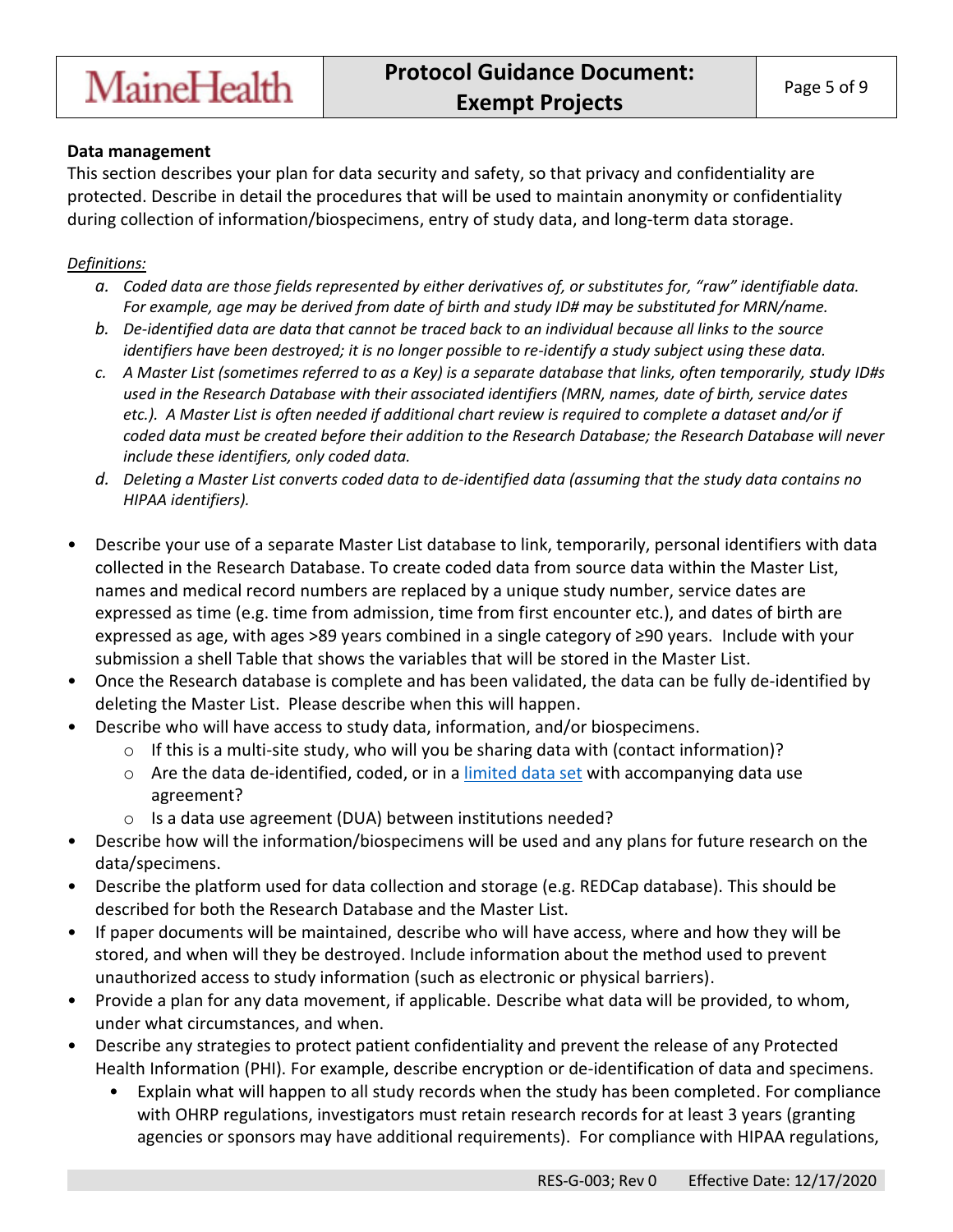investigators will need to retain research authorizations, or documentation of waivers or alterations of authorization, for a minimum of 6 years after the authorization or waiver/alteration was last obtained or in effect, whichever is later; although these documents are stored in IRBNet, they should also be maintained separately.

- o When will information/biospecimens (including audio or video tapes) be destroyed/deleted?
- o If information/biospecimens is to be retained longer than would be reasonable to complete, present and/or publish your study, why is this necessary?
- o Will identifiers or links to identification be destroyed? When?
- Describe the method and location for short term and long term biospecimen storage, if applicable.

#### **Data analysis**

Provide details of the statistical methods that you will use to analyze your data, and how these analyses relate to your Specific Aims and anticipated outcomes.

- Include information about your power analysis/sample size calculation, if applicable.
- Include information about who will perform the analyses and the software that will be used.

## **Anticipated Risks and Benefits**

**MaineHealth** 

Identify possible risks to the participant because of the research. Consider breach of confidentiality (typically the sole risk associated with retrospective studies), possible psychological harm, financial, social, or legal damages, as well as any physical risks.

- What is the seriousness of potential risks and what is the likelihood that they may occur?
- What detailed safeguards will be implemented to minimize risks?
- What follow-up procedures are in place if harm occurs?
- What special precautions/safeguards will be instituted for vulnerable populations to ensure that these subjects do not fall prey to coercion or undue influence? Note that MaineHealth employees and students who are learning at MaineHealth institutions are considered to be vulnerable populations; therefore, your study needs to be designed to insure that they do not feel that their employment status or educational status will be affected by their participation.
- What benefits can the participant reasonably expect from his/her involvement in the research? If none, state that.
- What are the potential benefits to participants or others?

## **Potential Problems**

Consider problems that realistically might occur during your study, and describe ways in which you could address them. For example, if low enrollment is a possibility suggest alternative or additional strategies that could be used to reach potential participants.

## **Timeline**

If it would be helpful, you may choose to include a Gantt chart (or similar Figure) that displays the timing or time allotted to accomplish each of the required elements (e.g. planning, recruitment, data collection, data analysis, etc.). The starting point of your timeline will be the time of IRB approval.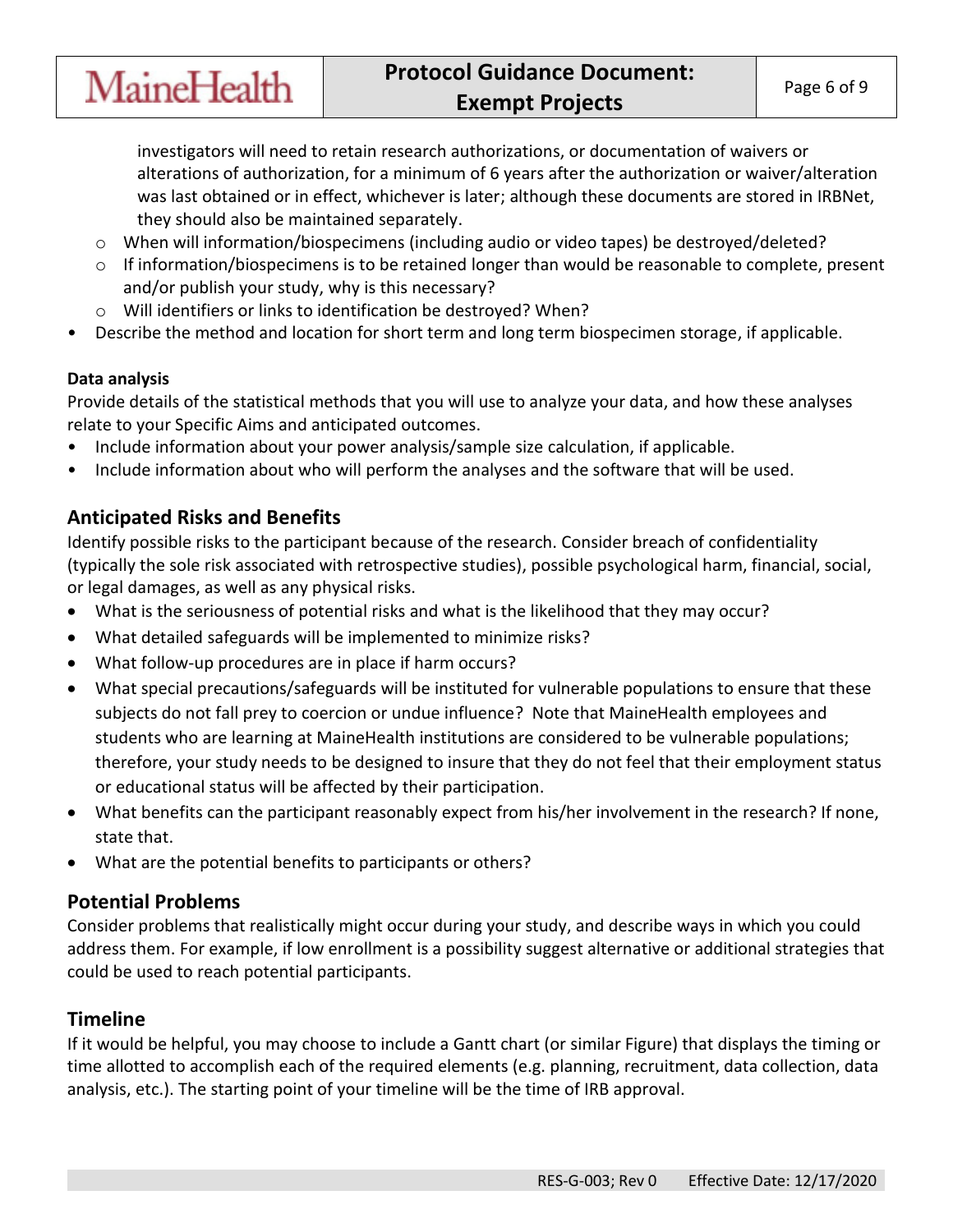

#### **References**

List the references citied in your proposal. (APA style using EndNote is preferred, but not required)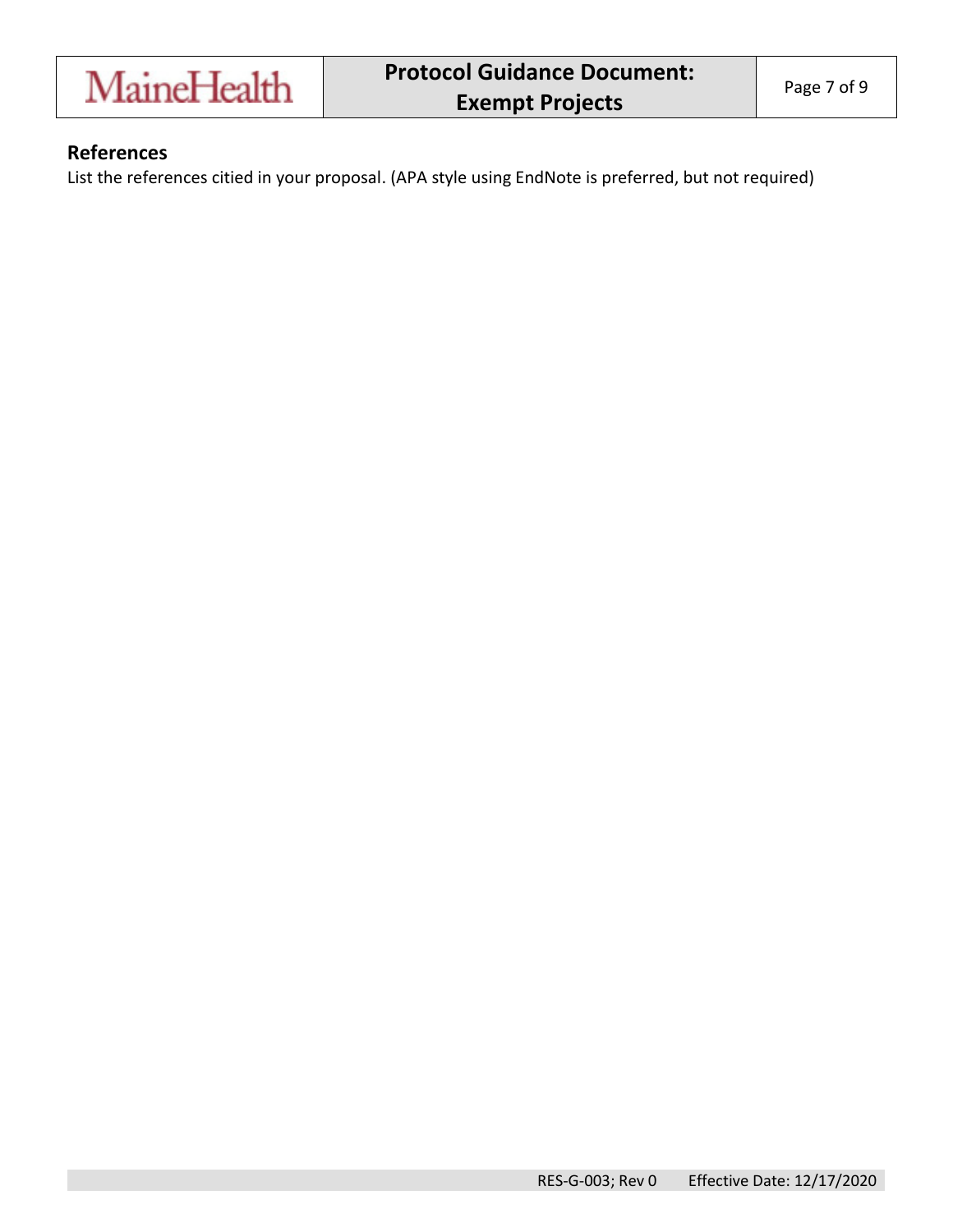#### **APPENDIX: EXEMPTION CATEGORIES, per 45 CFR 46.104(d)**

**MaineHealth** 

*Note: Special thanks is given to the University of Kentucky, Office of Research Integrity for sharing their template.* 

Minimal risk research must fit within one or more of the categories below to qualify for exemption.

- Studies Involving Pregnant Women, Fetuses & Neonates are Eligible for Exempt Under All 6 **Categories**
- Exemptions Do Not Apply to Research Involving Prisoners Except "for Research Aimed at Involving a Broader Subject Population that Only Incidentally Includes Prisoners"
- Children are allowed in categories 1, 4, 5, & 6; Limitations & Exclusion of Children in Category 2 & 3

| <b>Category</b> | <b>New</b><br><b>Citation</b> | <b>Exemption Category Description</b>                                                                                                                                                                                                                      | <b>Limited IRB</b><br><b>Review</b>                  | <b>Conditions/Allowances/Limitations</b>                                                                                                                                                                                 |
|-----------------|-------------------------------|------------------------------------------------------------------------------------------------------------------------------------------------------------------------------------------------------------------------------------------------------------|------------------------------------------------------|--------------------------------------------------------------------------------------------------------------------------------------------------------------------------------------------------------------------------|
| 1               | 104(d)(1)                     | <b>Research in Established or Commonly</b><br><b>Accepted Education Settings that</b><br><b>Involves Normal Educational</b><br><b>Practices</b>                                                                                                            | N/A                                                  | Not Likely to Adversely Impact Students'<br><b>Opportunity to Learn or Assessment of</b><br><b>Educators</b>                                                                                                             |
|                 | 104(d)(2)                     | <b>Research only includes</b><br><b>Educational Tests, Surveys,</b><br><b>Interviews, Public Observation if</b><br>at least ONE of the following<br>criteria met:                                                                                          | N/A                                                  | <b>Data Collection Only;</b><br>May include visual or<br>auditory recording;<br><b>May NOT include</b><br><b>Intervention</b>                                                                                            |
| 2               |                               | (i) Recorded information cannot<br>readily identify the subject<br>(directly or indirectly/linked); OR                                                                                                                                                     | N/A                                                  | Surveys & Interviews: No Children;<br><b>Educational Tests or Observation of</b><br><b>Public Behavior:</b><br>Can Only include Children When<br>Investigators Do Not Participate in<br><b>Activities being Observed</b> |
|                 |                               | (ii) Any disclosure of responses<br>outside of the research would<br>NOT reasonably place subject at<br>risk (criminal, civil liability,<br>financial, employability,<br>educational advancement,<br>reputation); OR                                       | N/A                                                  | <b>Surveys &amp; Interviews: No Children;</b><br><b>Educational Tests or Observation of</b><br>Public Behavior: Can Only include<br>Children When Investigators Do Not<br>Participate in Activities being Observed       |
|                 |                               | (iii) Information is recorded with<br>identifiers & IRB conducts Limited<br>Review                                                                                                                                                                         | Privacy and<br>Confidentiality<br>Review<br>Required | <b>NO Children</b>                                                                                                                                                                                                       |
|                 | 104(d)(3)(i)                  | Research involving Benign Behavioral<br>Interventions (BBI) through verbal,<br>written responses, (including data<br>entry or audiovisual recording) from<br>adult subject who prospectively<br>agrees and ONE of following met:                           | N/A                                                  | <b>NO Children;</b><br><b>May Not include Medical</b><br><b>Interventions; Subject</b><br>prospectively agrees;<br>(ii)<br><b>BBI must be:</b>                                                                           |
| 3               |                               | A. Recorded information cannot<br>readily identify the subject (directly<br>or indirectly/linked): OR<br>B. Any disclosure of responses<br>outside of the research would NOT<br>reasonably place subject at risk<br>(criminal, civil liability, financial, | N/A<br>N/A                                           | <b>Brief in Duration</b><br>$\bullet$<br>Painless/Harmless<br><b>Not Physically Invasive</b><br>Not Likely to Have a<br><b>Significant Adverse</b><br><b>Lasting Impact on</b>                                           |